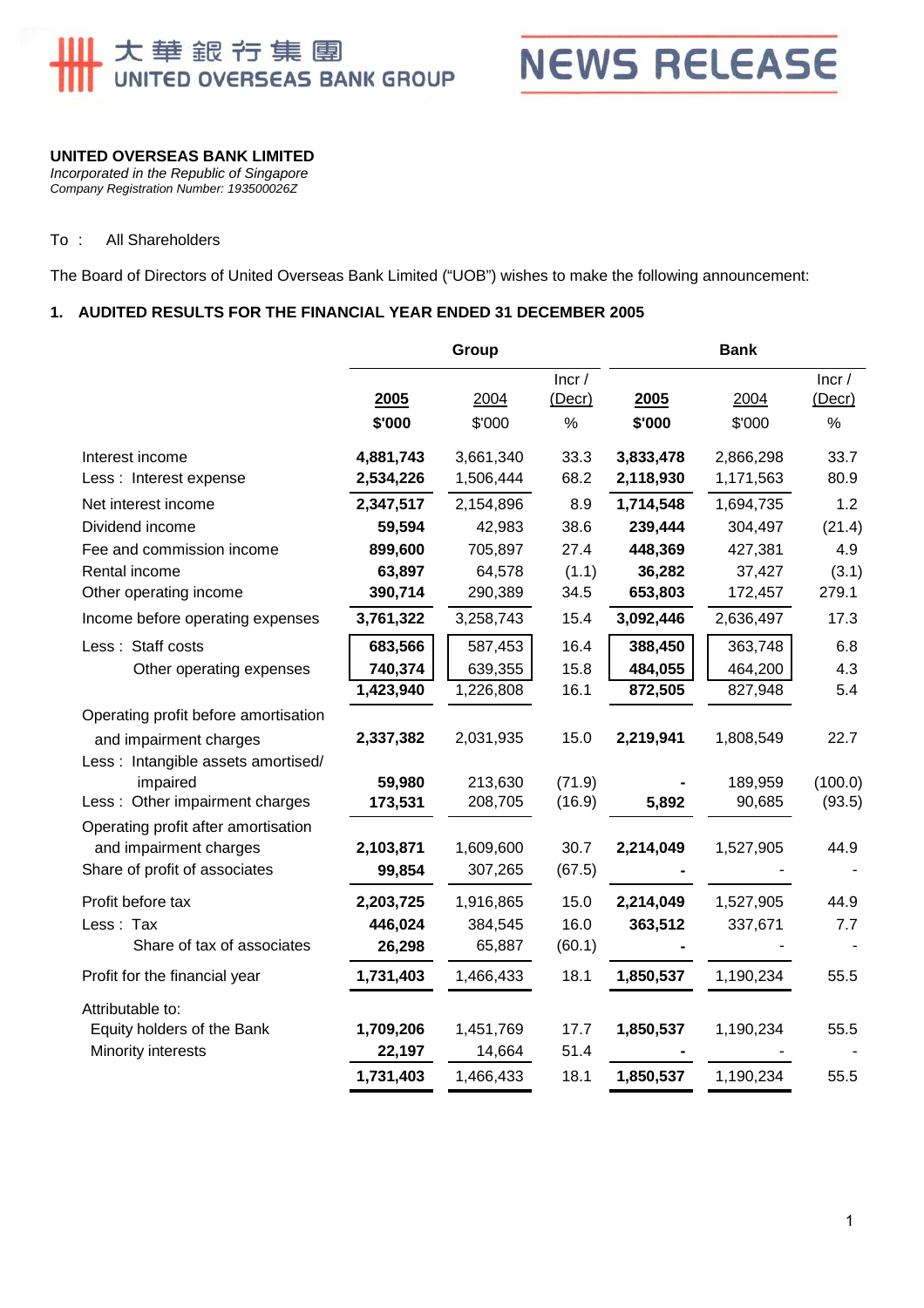大華銀行集團<br>UNITED OVERSEAS BANK GROUP

**NEWS RELEASE** 

## **2. SELECTED BALANCE SHEET DATA**

|     |                                                                                                   | Group       |             | <b>Bank</b>     |             |             |                 |
|-----|---------------------------------------------------------------------------------------------------|-------------|-------------|-----------------|-------------|-------------|-----------------|
|     |                                                                                                   | 31-Dec-05   | 31-Dec-04   | Incr/<br>(Decr) | 31-Dec-05   | 31-Dec-04   | Incr/<br>(Decr) |
|     |                                                                                                   | \$'000      | \$'000      | %               | \$'000      | \$'000      | %               |
| (a) | <b>Assets</b>                                                                                     |             |             |                 |             |             |                 |
|     | <b>Total assets</b>                                                                               | 145,072,770 | 134,878,566 | 7.6             | 121,447,612 | 112,724,881 | 7.7             |
|     | Loans and advances including                                                                      |             |             |                 |             |             |                 |
|     | trade bills to non-bank customers ^                                                               | 67,142,153  | 64,300,016  | 4.4             | 51,274,865  | 50,570,803  | 1.4             |
| (b) | Liabilities                                                                                       |             |             |                 |             |             |                 |
|     | Deposits of non-bank customers                                                                    | 85,502,760  | 79,018,770  | 8.2             | 66,481,295  | 62,354,537  | 6.6             |
|     | Total deposits including                                                                          |             |             |                 |             |             |                 |
|     | banker deposits                                                                                   | 114,958,291 | 107,212,867 | 7.2             | 96,889,767  | 90,219,569  | 7.4             |
|     | Subordinated debts (unsecured)                                                                    |             |             |                 |             |             |                 |
|     | - Due after one year                                                                              | 5,616,585   | 5,633,534   | (0.3)           | 6,317,845   | 5,549,577   | 13.8            |
|     | Other debts issued                                                                                |             |             |                 |             |             |                 |
|     | - Due within one year (secured) *                                                                 | 838,556     | 925,366     | (9.4)           |             |             | <b>NM</b>       |
|     | - Due within one year (unsecured)                                                                 | 177,494     | 16,338      | <b>NM</b>       | 61,300      | 16,338      |                 |
|     | - Due after one year (unsecured)                                                                  | 475,655     | 514,059     | (7.5)           | 454,849     | 514,059     | (11.5)          |
| (c) | <b>Capital and reserves</b>                                                                       |             |             |                 |             |             |                 |
|     | Issued and paid-up capital                                                                        | 1,537,843   | 1,536,255   | 0.1             | 1,537,843   | 1,536,255   | 0.1             |
|     | Total shareholders' equity                                                                        | 14,928,662  | 13,438,752  | 11.1            | 12,481,769  | 11,712,338  | 6.6             |
| (d) | Net asset value                                                                                   |             |             |                 |             |             |                 |
|     | Net asset value per ordinary<br>share based on issued share<br>capital as at end of the financial |             |             |                 |             |             |                 |
|     | year (\$)                                                                                         | 9.71        | 8.75        | 11.0            | 8.12        | 7.62        | 6.6             |

^ Including amount pledged under repurchase agreements.

\* These debts are issued by Archer 1 Limited, a special purpose entity ("SPE") of the Group, and secured by a floating charge on all the assets of the SPE.

NM: Not meaningful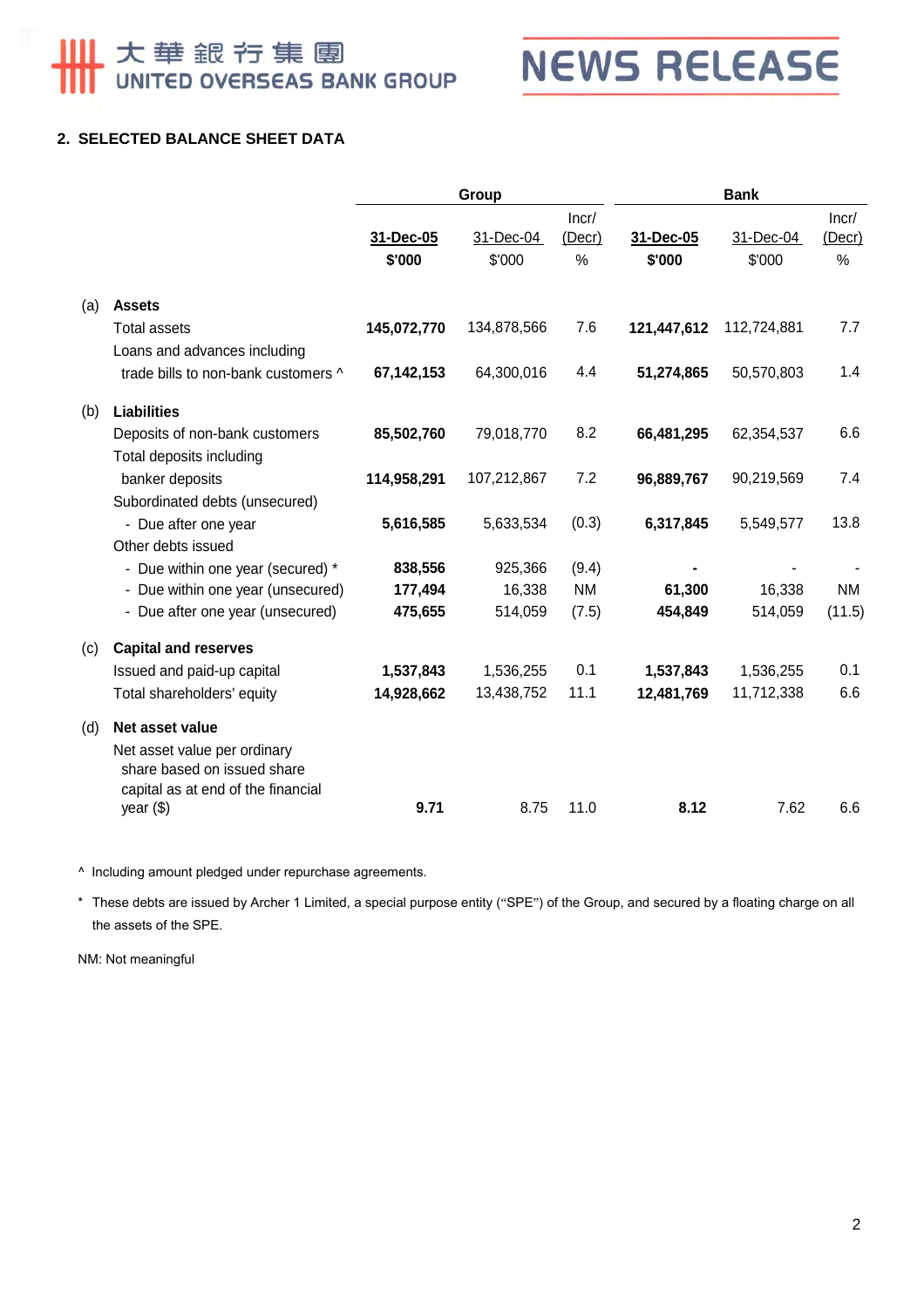大華銀行集團<br>UNITED OVERSEAS BANK GROUP

**NEWS RELEASE** 

### **3. OTHER INFORMATION**

|                                                                                              | Group          |                |                      | <b>Bank</b>    |                |                                  |
|----------------------------------------------------------------------------------------------|----------------|----------------|----------------------|----------------|----------------|----------------------------------|
|                                                                                              | 2005<br>\$'000 | 2004<br>\$'000 | Incr/<br>(Decr)<br>% | 2005<br>\$'000 | 2004<br>\$'000 | Incr/<br>(Decr)<br>$\frac{0}{0}$ |
| Net profit attributable to equity<br>(a)<br>holders of the Bank                              |                |                |                      |                |                |                                  |
| - Six months ended 30 June                                                                   | 814,670        | 704,646        | 15.6                 | 877,785        | 620,372        | 41.5                             |
| - Six months ended 31 December                                                               | 894,536        | 747,123        | 19.7                 | 972,752        | 569,862        | 70.7                             |
| Total for the financial year                                                                 | 1,709,206      | 1,451,769      | 17.7                 | 1,850,537      | 1,190,234      | 55.5                             |
| Depreciation<br>(b)                                                                          | 139,535        | 124,701        | 11.9                 | 85,675         | 84,709         | 1.1                              |
| $\left( c\right)$<br>Net profit as a percentage of<br>average total shareholders' equity (%) |                |                |                      |                |                |                                  |
| - Including intangible assets                                                                | 12.4           | 10.8           | 14.8                 | 15.6           | 10.1           | 54.5                             |
| - Excluding intangible assets                                                                | 12.9           | 12.4           | 4.0                  | 15.6           | 11.7           | 33.3                             |
| Earnings per share (cents)<br>(d)                                                            |                |                |                      |                |                |                                  |
| - Basic                                                                                      | 111.2          | 92.6           | 20.1                 | 120.4          | 75.9           | 58.6                             |
| - Fully diluted                                                                              | 111.2          | 92.6           | 20.1                 | 120.4          | 75.9           | 58.6                             |

(e) Details of new shares of the Bank are as follows:

|                                        | No. of new shares | No. of new shares   |                             |
|----------------------------------------|-------------------|---------------------|-----------------------------|
|                                        | issued between    |                     | that would have been issued |
|                                        | 1-Oct-05 and      |                     | upon the exercise of all    |
| Particulars of Issue                   | 31-Dec-05         | outstanding options |                             |
|                                        |                   | At 31-Dec-05        | At 31-Dec-04                |
| Exercise of share options granted      |                   |                     |                             |
| under the UOB 1999 Share Option Scheme | 188,000           | 2,470,000           | 4,274,000                   |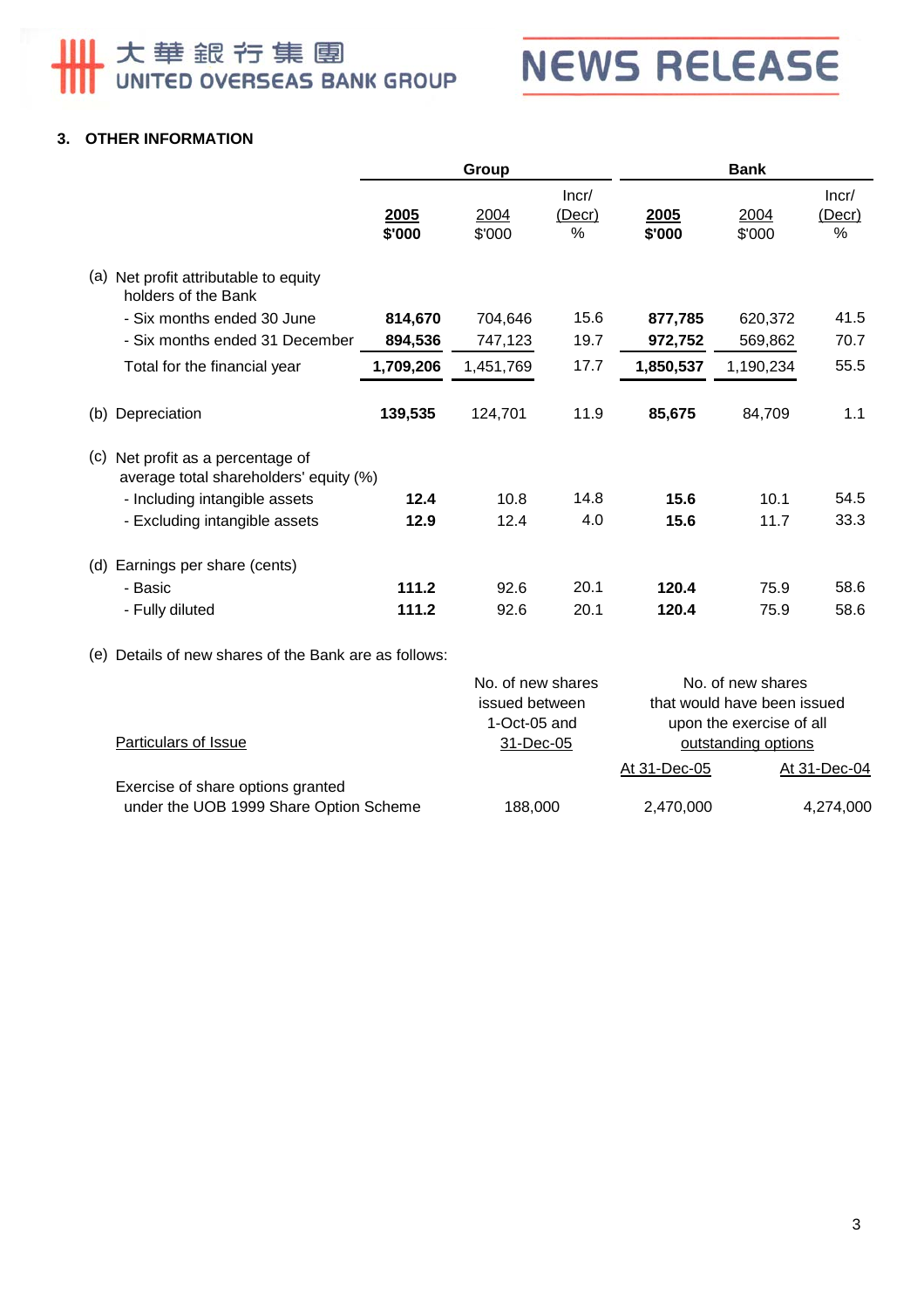## 大華銀行集團 UNITED OVERSEAS BANK GROUP



#### **4. REVIEW OF PERFORMANCE**

- (a) The financial statements have been prepared in accordance with Singapore Financial Reporting Standards ("FRS") and are presented in Singapore dollars. The new and revised FRS that are applicable to the Group with effect from 1 January 2005 and that have impact on the Group's financials are as follows:
	- **FRS39 Financial Instruments: Recognition and Measurement**
	- FRS103 Business Combinations / FRS36 Impairment of Assets / FRS38 Intangible Assets
	- **FRS102 Share-based Payment**
	- **FRS105 Non-current Assets Held for Sale and Discontinued Operations**

FRS39 requires prospective application with the opening balances of the affected financial assets and financial liabilities as at 1 January 2005 to be restated and the resulting changes adjusted to the shareholders' equity.

Other than the above changes, the accounting policies and computation methods adopted in the financial statements for the financial year ended 31 December 2005 are the same as those for the financial year ended 31 December 2004.

- (b) The Group's results should be read in the following perspective:
	- Full year results of Bank of Asia Public Company Limited ("BOA")<sup>1</sup> and its subsidiaries were included for 2005 as opposed to only 5 months for 2004.
	- Full year results of PT Bank Buana Indonesia Tbk. ("Bank Buana")<sup>2</sup> were included for 2005 (10 months as an associate and 2 months as a subsidiary) as opposed to only 7 months as an associate for 2004.
- (c) The Group recorded a net profit of \$1,709 million for 2005, representing an increase of \$257 million or 17.7% over the \$1,452 million registered in 2004. The increase was mainly due to higher fee and commission income, higher net interest income, discontinuation of goodwill amortisation, and higher other operating income. These were partly offset by lower share of profit of associates, higher operating expenses, and write-off of goodwill in respect of United Overseas Bank Philippines.
- (d) Total income increased 15.4% to \$3,761 million for 2005 from \$3,259 million for 2004, primarily due to higher fee and commission income mainly from investment-related and fund management activities, higher net interest income mainly from customer loans, and net gain on trading securities, government securities and derivatives as against losses for 2004. These were partially offset by lower gains on investment securities.
- (e) The Group's total operating expenses increased 16.1% to \$1,424 million for 2005 from \$1,227 million for 2004. Staff costs increased 16.4% to \$684 million primarily from higher wages and salaries on increased headcount, while other operating expenses increased 15.8% to \$740 million mainly on depreciation, rental and maintenance charges, advertising expenses and professional fees. Consequently, the expense-toincome ratio of the Group increased to 37.9% from 37.6% a year ago.
- (f) Total other impairment charges decreased 16.9% to \$174 million for 2005 from \$209 million for 2004, mainly due to lower impairment charges on investment securities and loans, partially offset by lower write-back of collective impairment.
- (g) Share of pre-tax profit of associates decreased 67.5% to \$100 million for 2005 compared to the \$307 million for 2004. The decrease was mainly due to the cessation of equity accounting for United Overseas Land Limited ("UOL") with effect from 1 January 2005, coupled with an exceptional gain recorded by UOL in 2004 from the divestment of its holdings in UOB shares.

<sup>1</sup> BOA was acquired by the Bank as a subsidiary on 27 July 2004. It merged with another subsidiary of the Bank, UOB Radanasin Bank Public Company Limited on 28 November 2005 and the enlarged entity was renamed as United Overseas Bank (Thai) Public Company Limited.

<sup>2</sup> On 31 May 2004, the Bank's wholly-owned subsidiary, UOB International Investment Private Limited ("UOBII") acquired 23% stake in Bank Buana. On 14 October 2005, an additional 30% stake was acquired, making Bank Buana a subsidiary of the Group. On 19 December 2005, following the close of the tender offer for the remaining shares not held by UOBII, a further 8.1% interest was acquired, resulting in UOBII holding a total stake of 61.1% in Bank Buana.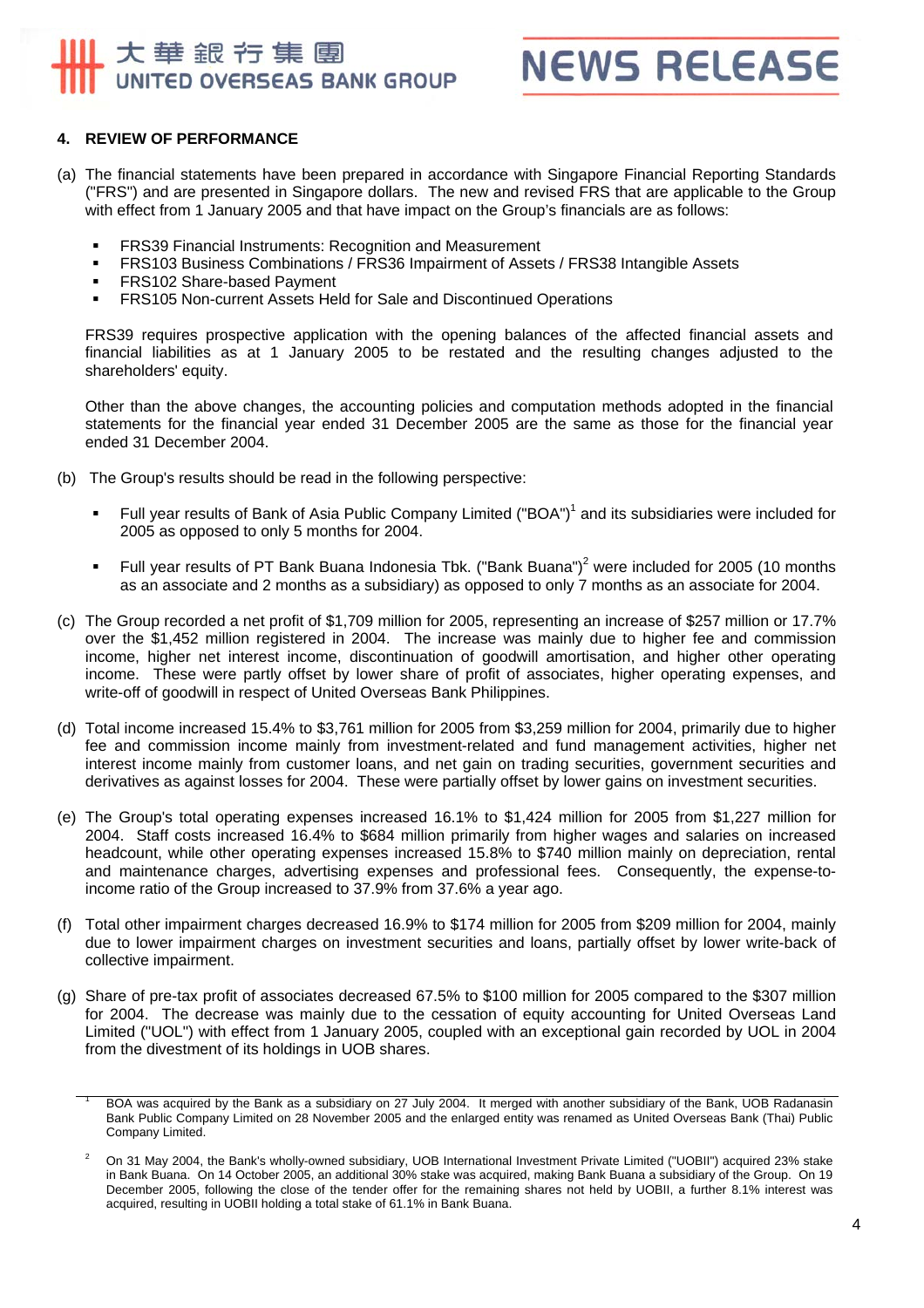# 大華銀行集團 UNITED OVERSEAS BANK GROUP



- (h) The Group's net loans and advances to customers of \$67,142 million as at 31 December 2005 were 4.4% higher than the \$64,300 million as at 31 December 2004. Group non-performing loans ("NPLs") decreased 28.3% to \$3,931 million as at 31 December 2005 from \$5,484 million as at 31 December 2004. Consequently, Group NPL ratio improved to 5.6% as at 31 December 2005 from 8.0% as at 31 December 2004. Of the total Group NPLs as at 31 December 2005, \$2,228 million or 56.7% were secured by collateral, and \$2,529 million or 64.3% were in the Substandard category.
- (i) Total cumulative impairment of the Group was \$2,714 million as at 31 December 2005 compared to the \$3,724 million as at 31 December 2004. Collective impairment as at 31 December 2005 was \$1,270 million or 46.8% of total cumulative impairment. The total cumulative impairment as at 31 December 2005 provided a coverage of 69.0% against Group NPLs, as compared to 67.9% as at 31 December 2004. As at 31 December 2005, unsecured NPLs were 159.4% covered by total cumulative impairment, compared to the 138.6% as at 31 December 2004.
- (j) Total assets of the Group as at 31 December 2005 were \$145,073 million, representing a growth of 7.6% over the \$134,879 million as at 31 December 2004.
- (k) Shareholders' equity of the Group as at 31 December 2005 was \$14,929 million, representing an increase of 11.1% over the \$13,439 million as at 31 December 2004. This resulted in the increase in the Group's net asset value per share to \$9.71 as at 31 December 2005 from \$8.75 as at 31 December 2004.
- (l) As at 31 December 2005, the Group's total Capital Adequacy Ratio of 16.1% was 6.1% points above the minimum of 10% set by Monetary Authority of Singapore.

#### **5. DIVIDEND**

The Directors recommend the payment of a final dividend of 40 cents per share less 20% Singapore income tax (2004: 40 cents per share less 20% Singapore income tax) in respect of the financial year ended 31 December 2005.

Together with the special dividend of 28.5 cents per share less 20% Singapore income tax, paid in specie of shares in United Overseas Land Limited in July 2005 and the interim dividend of 20 cents per share paid in August 2005, the total dividend for the financial year ended 31 December 2005 will be 88.5 cents per share (2004: 60 cents per share) amounting to a total net dividend of \$1,089 million (2004: \$744 million). The total net dividend payment could be more if options under the UOB 1999 Share Option Scheme are exercised for shares before the books closure date.

All existing holders of options under the UOB 1999 Share Option Scheme who exercise their options for shares by the books closure date will be entitled to the final dividend, in accordance with the terms of the scheme.

Subject to shareholders' approval at the forthcoming Annual General Meeting, the final dividend for the financial year ended 31 December 2005 will be paid on 22 May 2006.

#### **6. CLOSURE OF BOOKS**

Notice is hereby given that, subject to shareholders' approval of the payment of the aforementioned dividend at the Annual General Meeting to be held on 27 April 2006, the Share Transfer Books and Registers of Members of the Bank will be closed from 10 May 2006 to 11 May 2006, both dates inclusive. Duly completed transfers received by the Bank's Registrar, Lim Associates Pte Ltd, at 10 Collyer Quay #19-08 Ocean Building, Singapore 049315 up to 5.00 pm on 9 May 2006 will be registered to determine shareholders' entitlements to the proposed final dividend. In respect of ordinary shares in securities accounts with The Central Depository (Pte) Ltd ("CDP"), the final dividend will be paid by the Bank to CDP which will, in turn, distribute the dividend entitlements to shareholders.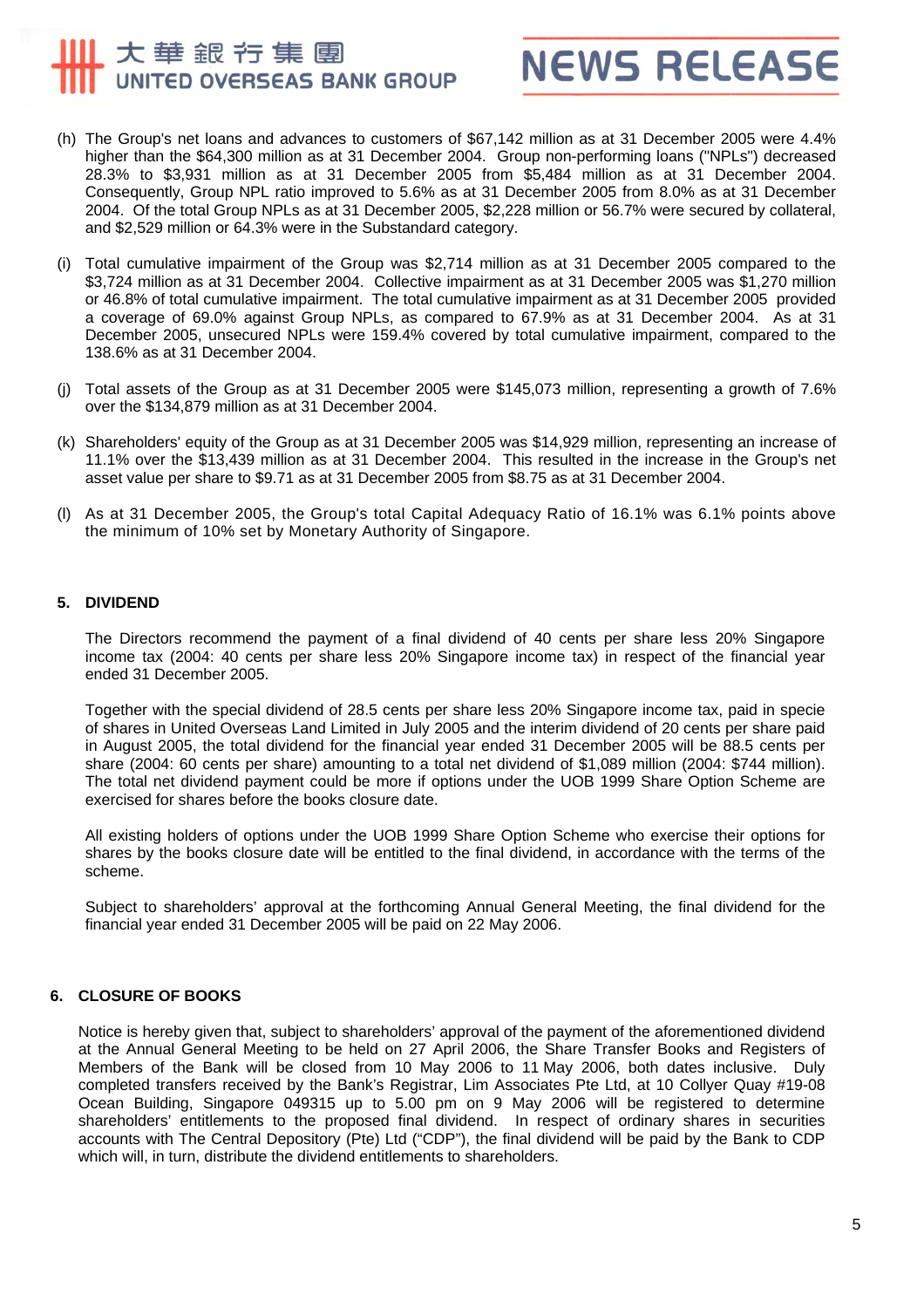



#### **7. EVENT SUBSEQUENT TO THE BALANCE SHEET DATE**

On 6 January 2006, in exercise of the share purchase mandate renewed by equity holders of the Bank at the extraordinary general meeting held on 27 April 2005, the Bank has set aside \$600 million for on-market purchases of its ordinary shares for cancellation.

**BY ORDER OF THE BOARD UNITED OVERSEAS BANK LIMITED** 

 Mrs Vivien Chan **Secretary** 

Dated this 23<sup>rd</sup> day of February 2006

The results are also available at the Bank's website at www.uobgroup.com